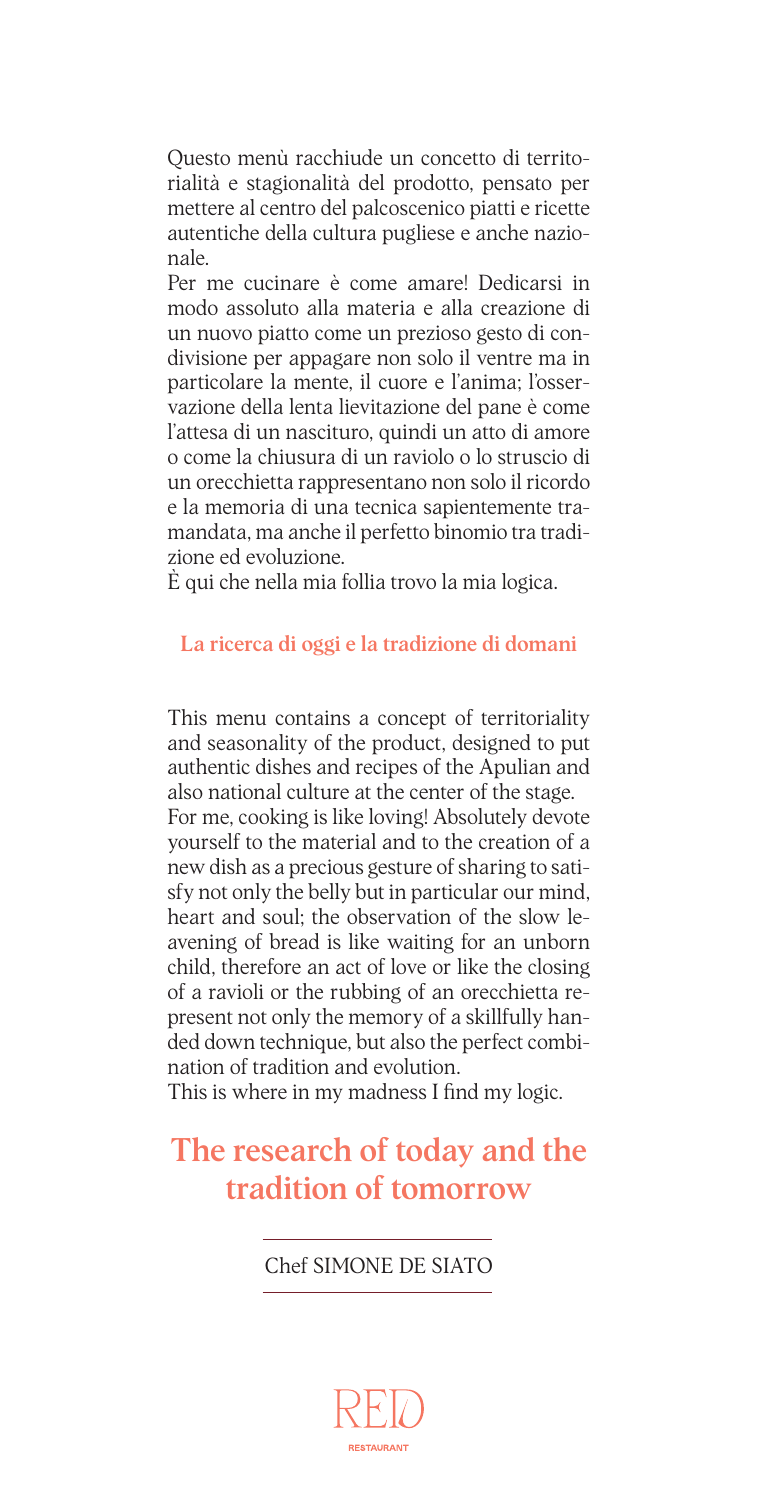# Antipasti / Starters

| Acqua sale di pane altamurano,<br>scampi e uova di muggine (1,2,4)<br>"Acqua sale" with bread from Altamura,<br>scampis and mullet roe                                                                                                                                           |   | € 23,00 |
|----------------------------------------------------------------------------------------------------------------------------------------------------------------------------------------------------------------------------------------------------------------------------------|---|---------|
| Baccalà, salsa di bruschetta al peperone e prezzemolo <sup>(1,4)</sup><br>Cod fish, "Bruschetta" flavoured with pepper<br>and parsley sauce                                                                                                                                      | € | 18,00   |
| Melanzane e mortadella in ricordo di una parmigiana $^{(6,7)} \in$<br>Eggplant and mortadella in memory of parmigiana                                                                                                                                                            |   | 15,00   |
| Come se fosse una colazione leccese 2.0 <sup>(1,3,7,14)</sup><br>Pasticciotto salato, polpo e patate, rapa rossa, lampascioni e ricotta di masseria<br>As if it were a Lecce breakfast<br>Salty pasticciotto with octopus and potatoes, beetroot, wild onions and ricotta cheese | € | 18,00   |
| Bombetta di manzo salmistrato,<br>erborinato del Gargano, scorzone nero <sup>(7)</sup><br>Pickled beef "bombetta", blue-veined cheese<br>from Gargano, summer truffle                                                                                                            | € | 20,00   |

## Crudi powered by Ammos Fish Bar

| Gillardeau <sup>(14)</sup>     | al pz | € | 8,00 |
|--------------------------------|-------|---|------|
| Fine De Claire <sup>(14)</sup> | al pz | € | 4,00 |
| Scampi $(2)$                   | al pz | € | 5,00 |
| Gamberi <sup>(2)</sup>         | al pz | € | 5,00 |

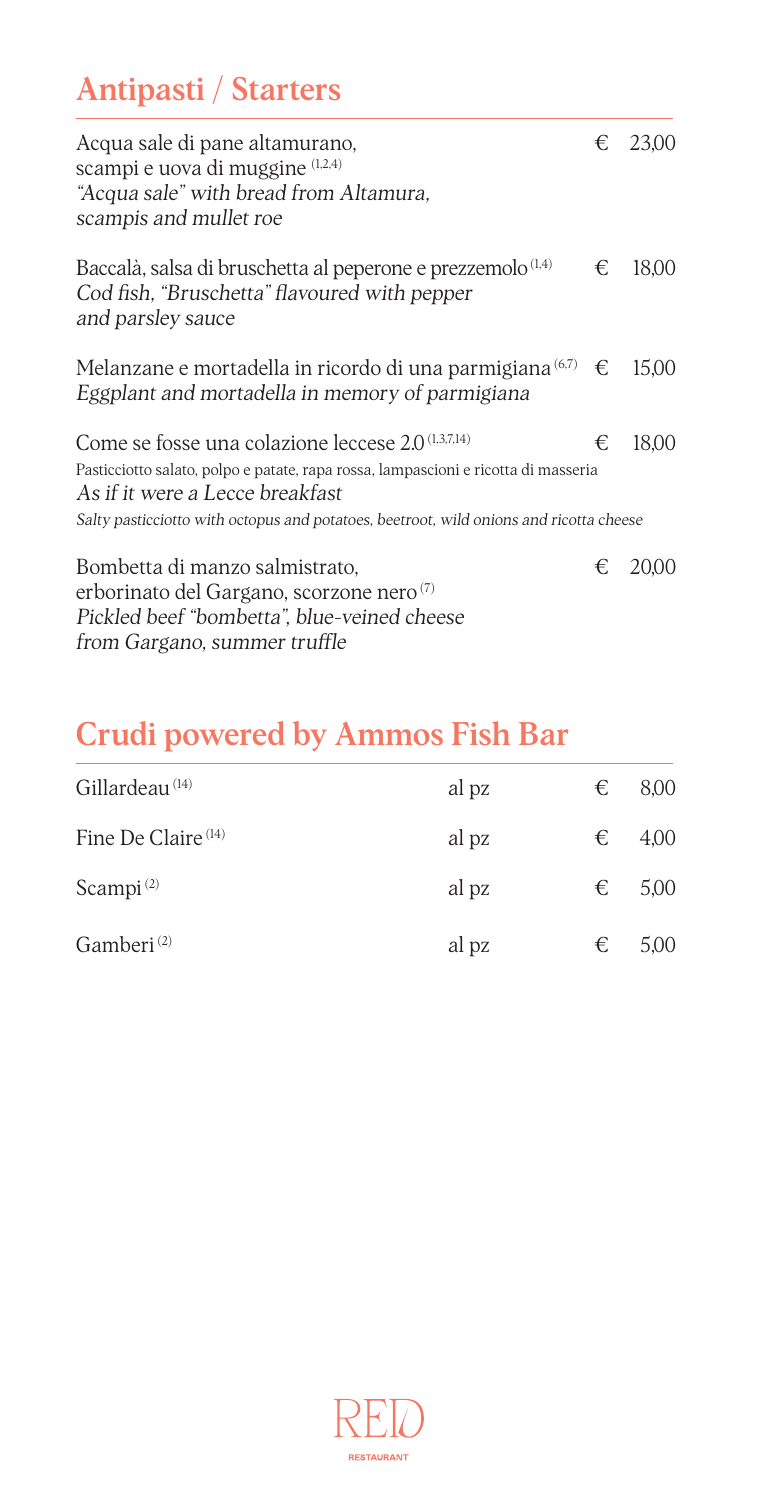# Primi / Pasta

| Bottoni di patate e ricotta, sgombro affumicato<br>e dashi di acqua di pomodoro (1,3,4,7,6)<br>Potatoes and ricotta ravioli, smoked mackerel<br>and tomato dashi                                                                                       |   | € 23,00 |
|--------------------------------------------------------------------------------------------------------------------------------------------------------------------------------------------------------------------------------------------------------|---|---------|
| Tubettone Cavalieri risottato con brodetto di pesci<br>di fondale e crudo di gambero (1,2,4,7,9)<br>"Tubettone Cavalieri" with sauce of fish and raw prawns                                                                                            |   | € 24,00 |
| Linguine Cavalieri, assoluto di seppia e ricci di mare $(1,4,14,9) \in$<br>"Linguine Cavalieri", cuttlefish broth and sea urchin                                                                                                                       |   | 28,00   |
| Chitarrina pepe e limone, cacio di pecora moscia leccese $\epsilon$<br>e limone bruciato (1,3,7)                                                                                                                                                       |   | 18,00   |
| "Chitarrina" pepper and lemon, sheep cheese from<br>Lecce and burnt lemon                                                                                                                                                                              |   |         |
| Orecchiette Pastificio d'Elite ai 3 pomodori, salsa<br>di sponsali e basilico, cacioricotta di capra garganica (1,3,7,9)<br>"Orecchiette Pastificio d'Elite" with 3 tomatoes,<br>long onions and basil sauce, goat cacioricotta cheese<br>from Gargano | € | 18,00   |

## Secondi / Main courses

| € | 28,00 |
|---|-------|
| € | 26,00 |
| € | 27,00 |
| € | 24,00 |
| € | 24,00 |
|   |       |

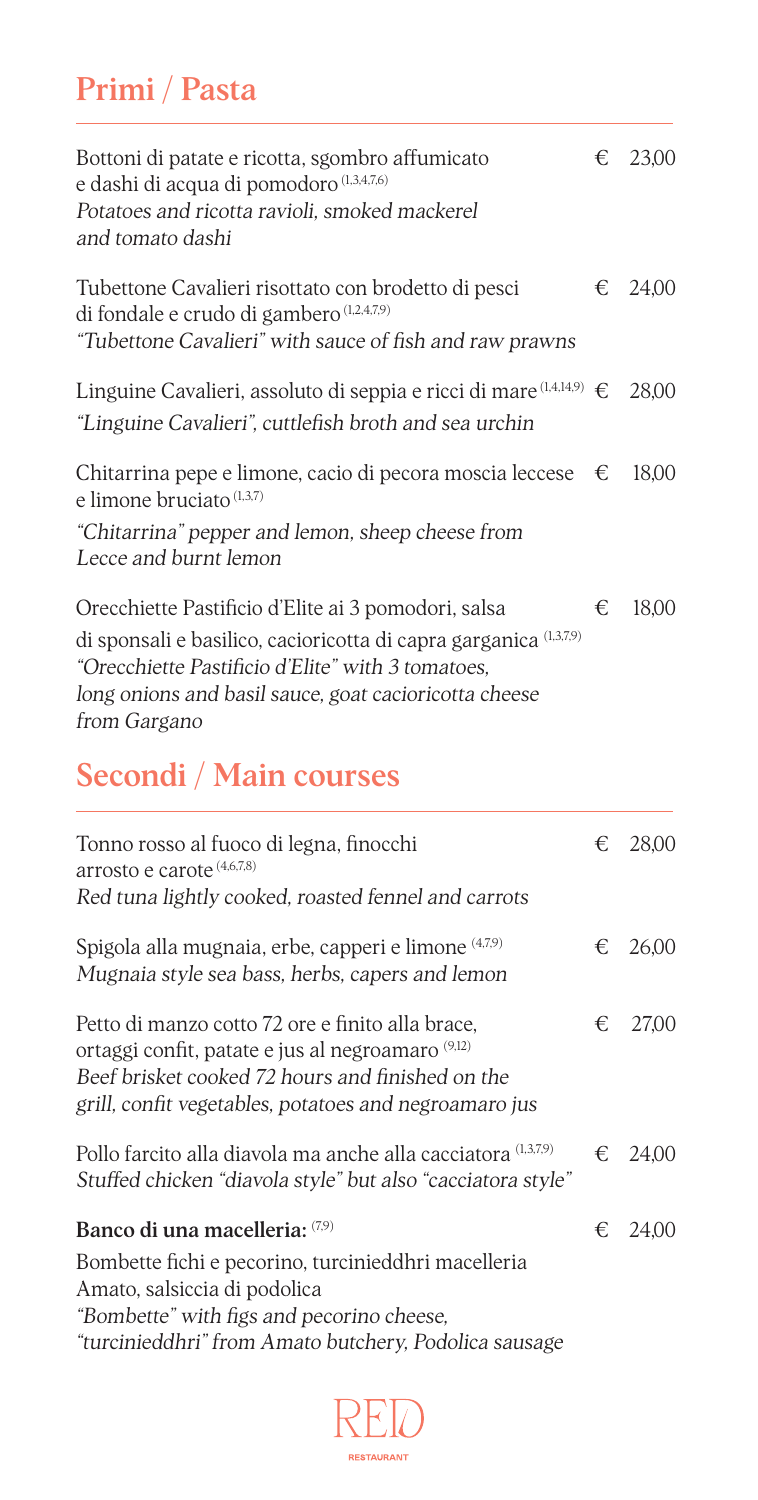### Dessert

| Green: pistacchio, lime, basilico <sup>(1,7,4)</sup><br>Green: pistachio, lime, basil                        | € | 12,00 |
|--------------------------------------------------------------------------------------------------------------|---|-------|
| Tiramisù Lecce style: caffè e latte di mandorla (1,3,7,8)<br>Tiramisù Lecce style: coffee and almond milk    | € | 14,00 |
| Summer pasticciotto $(1,3,7)$                                                                                | € | 12,00 |
| Banconota BN (1,7)<br>Mousse allo yogurt, fragole e lemon curd<br>Yogurt mousse, strawberries and lemon curd | € | 12,00 |
| Fake chocolate burger (1,3,7,11)                                                                             | € | 13,00 |
| <b>Degustazione</b> / Tasting menu                                                                           |   |       |
| 5 portate a mano libera dello chef<br>5 courses of the chef                                                  | € | 70,00 |
| 7 portate a mano libera dello chef                                                                           | € | 80,00 |

7 courses of the chef

Servizio / Service charge € 4,00

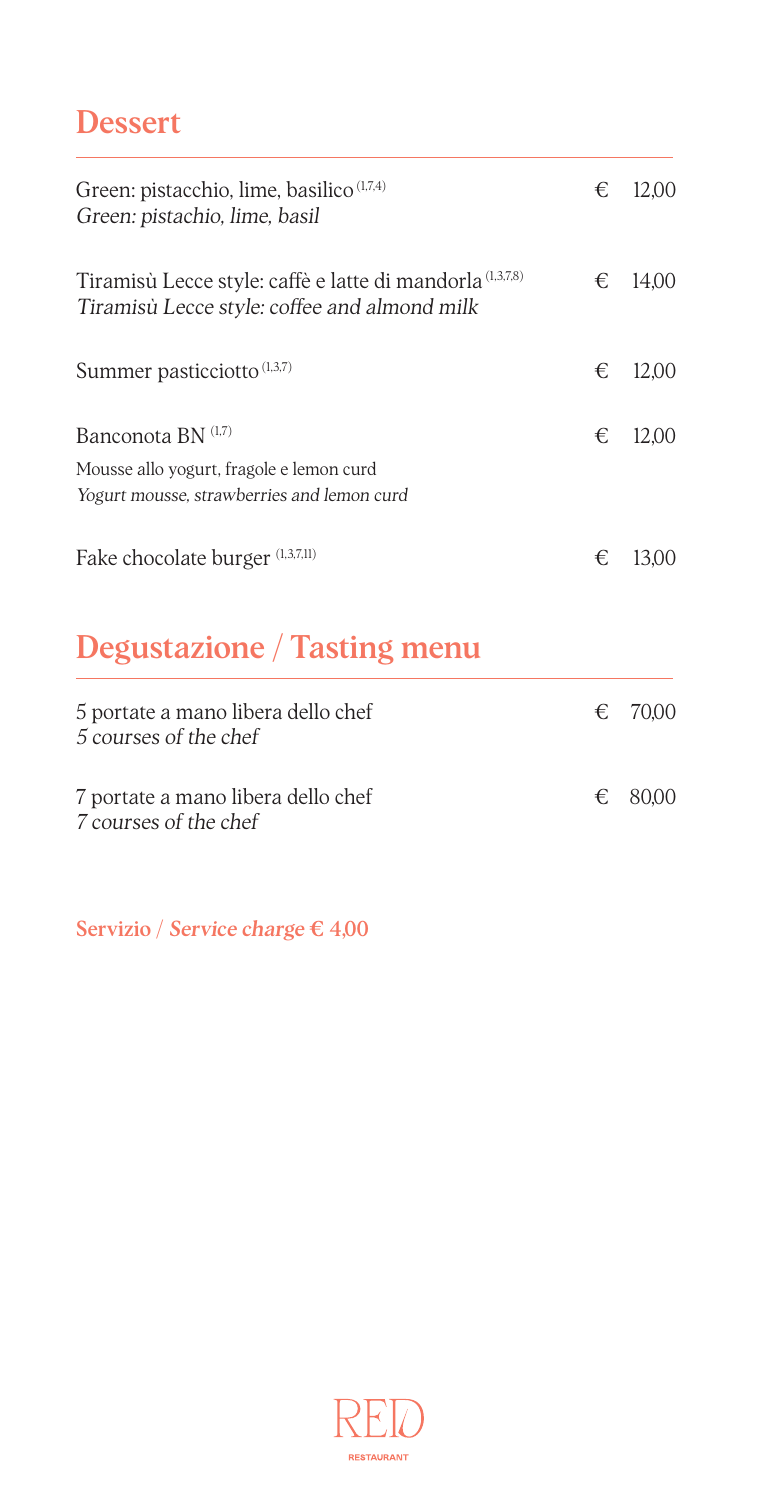#### ALLERGENI

Allergeni alimentari e quelli presenti nei formulati dei nostri alimenti

- **1.** Cereali contenenti glutine: (grano, segale, orzo, avena, farro, kamut o i loro ceppi ibridati) e prodotti derivati.
- **2.** Crostacei e prodotti derivati
- **3.** Uova e prodotti derivati
- **4.** Pesce e prodotti derivati
- **5.** Arachidi e prodotti derivati
- **6.** Soia e prodotti derivati
- **7.** Latte e prodotti derivati, incluso lattosio
- **8.** Frutta a guscio: mandorle (Amygdalus communis L.), nocciole (Corylus avellana), noci comuni (Juglans regia), noci di anacardi (Anacardium occidentale), noci di pecan (Carya illinoiesis (Wangenh) K. Koch), noci del Brasile (Bertholletia excelsa), pistacchi (Pistacia vera), noci del Queensland (Macadamia ternifolia) e prodotti derivati.
- **9.** Sedano e prodotti derivati
- **10.** Senape e prodotti derivati
- **11.** Semi di sesamo e prodotti derivati
- **12.** Anidride solforosa e solfiti in concentrazioni superiori a 10 mg/Kg o 10 mg/l espressi come SO2
- **13.** Lupini e prodotti derivati
- **14.** Molluschi e prodotti derivati

L'attività viene svolta all'interno dello stesso fabbricato pertanto è impossibile evitare la potenziale contaminazione crociata anche su alimenti che non ne contengono in formulazione e/o ricetta. Si possono utilizzare alimenti freschi e/o \*congelati o \*\*surgelati a seconda della stagionalità e della disponibilità per qualsiasi dubbio si prega di chiedere al personale.